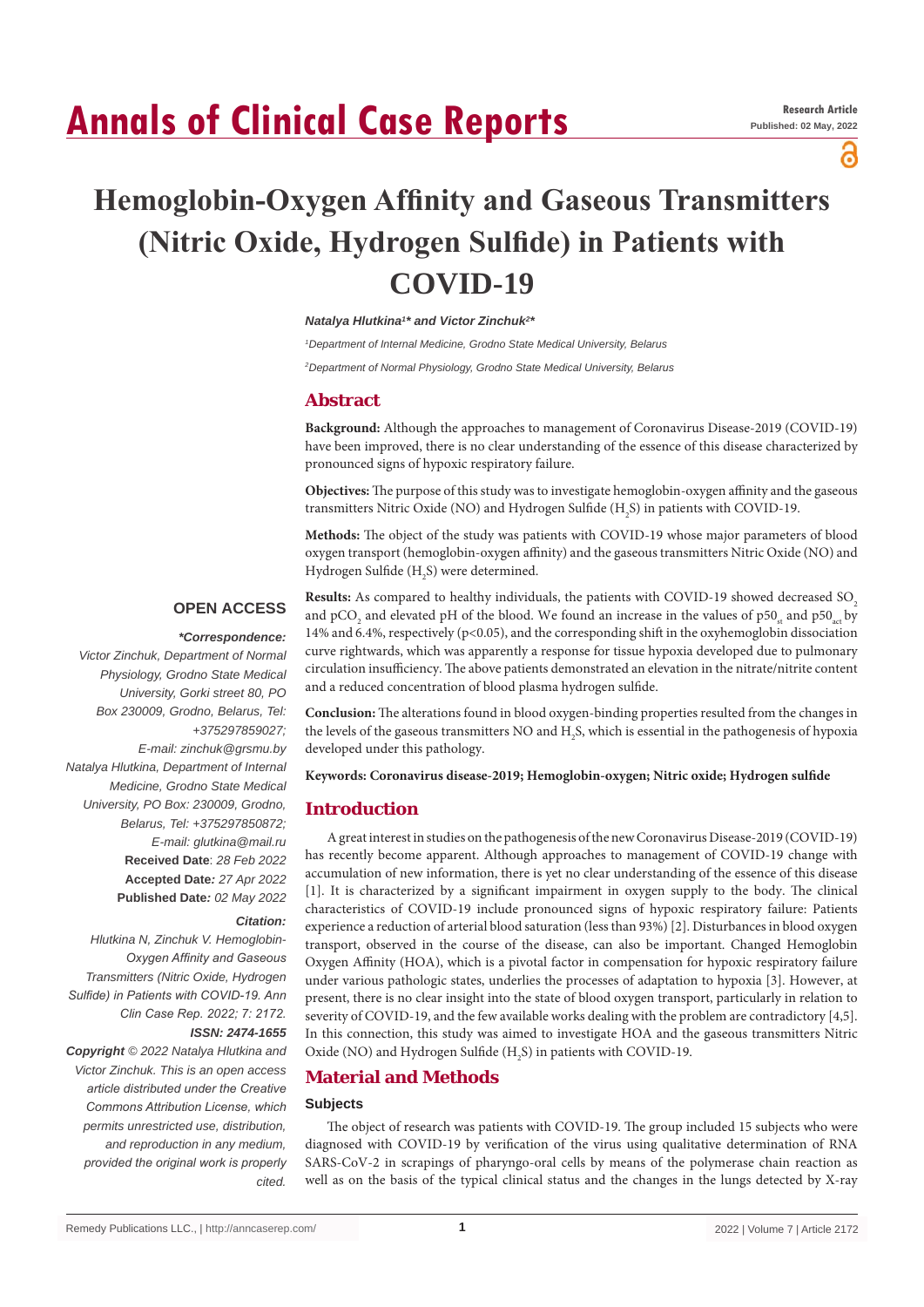Computed Tomography (CT) of thoracic organs. The severity of viral pneumonia was determined according to the regional classification of COVID-19 diagnostics and treatment where the absence of signs of viral pneumonia was designated as CT-0, whereas mild pneumonia with areas of ground-glass opacity and lung injury of less than 25% was designated as CT-1, moderate pneumonia with lung injury of 25% to 50% was designated as CT-2, mild to severe pneumonia with lung injury of 50% to 75% was designated as CT-3 and severe pneumonia with more that 75% lung injury was designated as CT-4. These changes corresponded to the classification of the Dutch Association for Radiology, CO-RADS 4-5. The group of patients included 6 men and 9 women of the mean age of 58.0 years. The group of healthy individuals comprised 15 apparently healthy subjects aged 54 years.

#### **Blood oxygen transport (hemoglobin-oxygen affinity)**

Blood was drawn from the cubital vein after blood flow recovery on admission of patients to hospital. The blood was assayed for partial Oxygen Pressure ( $pO_2$ ) and Carbon Dioxide ( $pCO_2$ ),  $pH$ and blood Oxygen Saturation  $(SO_2)$  with a Star Profile pHOx plus L gas analyzer (Nova Biomedical, USA). The Siggaard-Andersen nomograms were used to calculate the acid-base parameters: Standard Bicarbonate (SBC), Actual Base Excess/Standard Base Excess (ABE/SBE), Hydrocarbonate (HCO<sub>3</sub>-) and the total blood plasma Carbonic Acid (TCO<sub>2</sub>). HOA was calculated by p50 (the blood  $\mathrm{PO}_2$ corresponding to its 50% oxygen saturation) which was determined spectrophotometrically (the  $p50$ <sub>ac</sub>). The Severinghaus formulas [6] were applied to calculate p50 at standard values of pH, pCO<sub>2</sub> and temperature  $(p50<sub>n</sub>)$  as well as position of the oxyhemoglobin dissociation curve.

#### **Gaseous transmitters**

Production of Nitric Oxide (NO) was measured by the content of blood plasma Nitrates/Nitrites  $(NO<sub>3</sub>–/NO<sub>2</sub>–)$  using the Griess reagent and a Solar PV1251C spectrophotometer at a wavelength of 540 nm [7]. The content of Hydrogen Sulfide (H<sub>2</sub>S) was measured by a spectrophotometric method based on the reaction between the sulfide anion and an acidic solution of N,N-Dimethyl-p-phenylenediamine dihydrochloride in the presence of ferric chloride at a wavelength of 670 nm [8].

#### **Statistical analysis**

Distribution of the body of data obtained was evaluated in compliance with the law of normal distribution using the Shapiro-Wilk test. The methods of nonparametric statistics and the StatSoft Statistica-10.0 software were applied. With allowance for the small sample and multiple comparisons, the statistical significance of the differences was evaluated by the Mann-Whitley U-test. The results were presented as a Median (Me) [25<sup>th</sup> percentile; 75<sup>th</sup> percentile]. The p value of <0.05 was considered significant.

# **Results**

The clinical characteristics of COVID-19 patients from the group examined summarizes in Table 1. The patients of this group had histories of Stage 2 arterial hypertension and coronary heart disease (40% of the cases), as well as Functional Class II stable angina pectoris (46. 67%). Some of the examined patients (13.3%) had histories of cancer. The analysis of the laboratory parameters (Table 2) revealed elevated activities of lactate dehydrogenase, aspartate aminotransferase and alanine aminotransferase and well as an increased content of С-Reactive Protein (CRP) which reflected an acute inflammatory process. Raised levels of ferritin and D-dimer **Table 1:** Clinical characteristics of examined patients.

| <b>Parameter</b>                                                                         | Value         |
|------------------------------------------------------------------------------------------|---------------|
| Men/women                                                                                | 6/9 (40%/60%) |
| Age                                                                                      | 58            |
| Obesity (BMI>30.0 kg/m <sup>2</sup> )                                                    | 12 (80%)      |
| Arterial hypertension                                                                    | $9(60\%)$     |
| Coronary heart disease: Functional Class II,<br>stable angina pectoris (in past history) | $8(53.3\%)$   |
| Cancer diseases                                                                          | 13 (/86.7%)   |

**Table 2:** Laboratory parameters of examined patients.

| <b>Parameter</b>                      | Value               |
|---------------------------------------|---------------------|
| Leucocytes, abs., 10 <sup>9</sup> /l  | 5.6(3.9/8.0)        |
| Lymphocytes, abs., 10 <sup>9</sup> /l | 26.0 (18.0/31.0)    |
| Thrombocytes, abs.                    | 175.0 (157.0/260.0) |
| Total protein, g/l<65                 | 67.0 (64.0/68.0)    |
| Lactate dehydrogenase, u/l >220       | 406.0 (327.0/466.0) |
| Aspartate aminotransferase, >35u/l    | 51.0 (32.0/57.0)    |
| Alanine aminotransferase >40 u/l      | 74.0 (32.0/97.0)    |
| C-reactive protein >6 mg/l            | 44.0 (12.0/54.0)    |
| Ferritin >400 µg/l                    | 567.0 (314.0/654.0) |
| D-dimers >240 µ/l                     | 570.0 (510.0/832.0) |

**Table 3:** Characteristics of disease severity in patients with COVID-19.

| <b>Parameter</b>                                                                             | Value       |  |  |  |
|----------------------------------------------------------------------------------------------|-------------|--|--|--|
| Lung injury                                                                                  |             |  |  |  |
| CT1 (mild pneumonia with ground-glass opacity areas<br>and less than 25% pathologic changes) | 14 (93.3%)  |  |  |  |
| CT2 (moderate pneumonia, 25%-50% lung injury)                                                | 10 (66.7%)  |  |  |  |
| CT3 (moderate to severe pneumonia, 50-75% lung<br>injury)                                    | 13 (86.7%)  |  |  |  |
| CT4 (severe pneumonia, more than 75% lung injury)                                            | 15 (100%)   |  |  |  |
| <b>Respiratory function</b>                                                                  |             |  |  |  |
| Cough                                                                                        | 15 (100%)   |  |  |  |
| Dyspnea                                                                                      | 10 (66.7%)  |  |  |  |
| Anosmia                                                                                      | 13 (86.67%) |  |  |  |
| SpO, < 93                                                                                    | $8(53.4\%)$ |  |  |  |

were also observed, indicating activation of thrombogenesis. The characteristics of COVID-19 severity in the above patients are listed in Table 3. The changes in pulmonary tissue under COVID-19 (groundglass opacity  $\pm$  pulmonary consolidation) corresponding to CT-1, CT-2 and CT-3 lung injuries according to the Regional classification of COVID-19 diagnostics and treatment were detected in 6.67, 13.33 and 13.33% of the patients, respectively. The patients developed such disturbances in respiratory function as cough, dyspnea and anosmia. The values for blood oxygenation  $(SpO<sub>2</sub>)$  were less than 93% in 46.66% of the cases.

Compared to healthy individuals, patients with COVID-19 had reduced  $\text{SO}_2$  and  $\text{pCO}_2$  and increased pH of the blood demonstrated in Table 4. An elevation of  $p50<sub>st</sub>$  by 14% (p<0.05) was found, which was evidently a typical response to tissue hypoxia that developed due to insufficiency of pulmonary circulation. The values for other parameters did not differ from those in healthy individuals. The  $p50<sub>at</sub>$ was elevated by  $6.4\%$  (p<0.05) in comparison with the control group. Attention should be given to the rightward shift in the oxyhemoglobin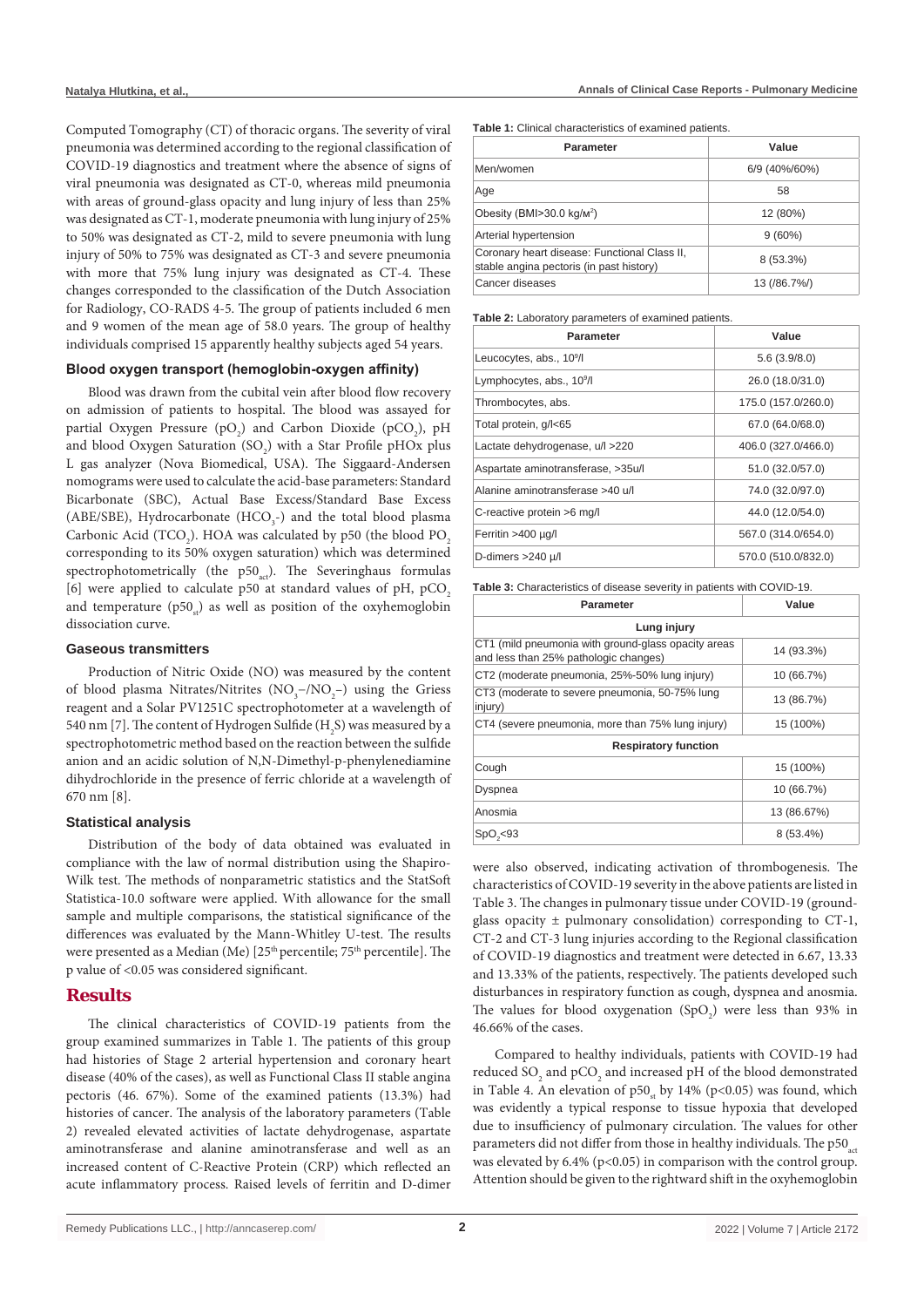| Table 4: Changes in parameters of blood oxygen transport in patients with |  |  |  |  |
|---------------------------------------------------------------------------|--|--|--|--|
| COVID-19.                                                                 |  |  |  |  |

| <b>Parameter</b>                | <b>Healthy individuals</b> | PatientswithCOVID-19          |  |  |
|---------------------------------|----------------------------|-------------------------------|--|--|
| n                               | 15                         | 15                            |  |  |
| $p50_{\text{net}}$ , mmHg       | 28.2 (27.9; 29.1)          | 30.0 (29.1; 31.45)*           |  |  |
| $p50_{\tiny{\text{et}}}$ , mmHg | 27.9 (27.5; 28.9)          | $31.8(29.5; 34.3)^*$          |  |  |
| pH, units ед.                   | 7.367 (7.352; 7.407)       | 7.456 (7.421; 7.497)*         |  |  |
| pCO <sub>2</sub> , mmHg         | 48.5 (46.7; 49.8)          | 44.2 (41.5; 47.7)*            |  |  |
| pO <sub>2</sub> , mmHg          | 40.0 (38.0; 47.0)          | 33.5 (25.2; 45.7)             |  |  |
| $HCO3$ -, mmol/l                | 29.4 (27.3; 31.0)          | 30.8 (27.5; 33.3)             |  |  |
| TCO <sub>2</sub> , mmol/l       | 31.0 (28.8; 32.5)          | 32.4 (29.5; 34.8)             |  |  |
| ABE, mmol/l                     | 3.5(2.5; 5.6)              | $7.5(2.5; 9.2)^{*}$           |  |  |
| SBE, mmol/l                     | 3.6(2.1; 6.0)              | $7.3$ (3.0; 8.8) <sup>*</sup> |  |  |
| SBC, mmol/l                     | 26.6 (25.3; 28.3)          | 30.1 (26.6; 31.9)*            |  |  |
| Hemoglobin, g/l                 | 141 (117; 144)             | 121 (92; 130)*                |  |  |
| $SO_{2}$ , %                    | 65.4 (60.6; 67.8)          | 59.9 (44.7; 72.8)             |  |  |

\* p<0.05 *vs*. healthy individuals



dissociation curve (Figure 1). This can probably be associated with a certain exhaustion of the compensatory response of the body to hypoxia, as evidenced by the decreased  $\tt pO_{2}$  and  $\tt SO_{2}$  contents. The elevated p50 contributes to enhancement of the oxygen flow to tissues under normoxia or mild hypoxia, whereas in impaired tissue oxygen utilization, its reduction can cause an adverse, pro-oxidant, effect [9].

# **Discussion**

Some papers describing the pattern of changes in hemoglobinoxygen affinity in patients with COVID-19 are available, but they are rather contradictory. According to Daniel et al. [4], the HOA tended to decrease in patients with this pathology. On the contrary, other authors such as Vogel et al. [5] noticed elevated HOA in patients with the above disease. Under hypoxia, the body supplies  $O_2$  to the tissues by changing the mechanisms of HOA regulation, and even insignificant changes in HOA can maximize the arteriovenous oxygen difference and optimize O<sub>2</sub> transport to the tissues, maintaining a relatively low pressure on the hemodynamics [10]. The shift in the oxyhemoglobin dissociation curve rightwards in the examined patients with COVID-19 and the decreased blood

 $\rm{pO}_{2}$  may be considered as an attempt of the body to compensate for hypoxia. However, under conditions of oxidative stress, when the tissue oxygen utilization is disturbed and a considerable amount of it is spent in oxygenase reactions to produce reactive oxygen species, this can activate free radical oxidation processes [11]. Nearly all patients with COVID-19 experience systemic cardiovascular system injury [12] which is accompanied by a pronounced damage of the endothelium. Sometimes this pathology is defined as endotheliitis [13]. The endothelial dysfunction developing in COVID-19 is a pathologic state under which the endothelium loses its ability to maintain the normal vascular tone. This brings about changes in production of different hemoglobin derivatives with released gaseous transmitters (NO,  $H_2S$ ) [14].

We can suggest that the system of gaseous transmitters, predominantly that of nitric oxide and hydrogen sulfide, is responsible for the changes in blood oxygen-binding properties. As is known, the above gaseous transmitters contribute to modification of HOA. This is attained via various mechanisms such as production of sulfhemoglobin and modulation of the intraerythrocyte and L-arginine-NO pathway, as well as is mediated through systemic mechanisms of formation of hemoglobin functional properties [15]. In this connection, of interest is the work of Mortaz et al. [16] that shows an increased content of intraerythrocyte NO in patients with COVID-19. In this study, we found an 83.03% increase in the ratio of blood plasma  $NO_3$ -/NO<sub>2</sub>- (p<0.05) and a 79.9% decrease of H2S (p<0.05) in the above category of patients (Figure 2). It is known that the gaseous transmitters (NO and  $H_2S$ ) play a role of allosteric effectors of hemoglobin functional properties, changing hemoglobinoxygen affinity and thus affecting  $O$ , transport [17]. The changed content of the gaseous transmitters  $(NO, H<sub>2</sub>S)$  observed in our study contributes to alterations in blood oxygen transport realized through participation of the gaseous transmitters NO and  $H_2S$  (elevated concentrations of nitrates/nitrites and decreased hydrogen sulfide). The effects of both NO and the other gaseous transmitter,  $H_2S$ , on the formation of blood oxygen-binding properties can be significant for the processes of gaseous exchange and other physiological functions.

Many physiological effects of  $H_2S$  are due to its interaction with other gaseous intermediates (NO and CO) occurring both at the level of regulation of biosynthetic enzymes and targets for their effects. On this basis, we suggest to consider the gaseous mediators as a union of molecules regulating cell processes [15]. Hydrogen sulfide occupies a special position in regulation of physiological processes, particularly in regulation of contractile reactions of vascular smooth muscles, and its vasorelaxing effect is stipulated by not only dysfunction of endothelial smooth muscle interactions but also by a close interaction with NOdependent mechanisms [18]. This is applicable to  $H_2S$  effects on red blood cells. It was shown that the hydrogen sulfide donor NaHS at a physiological concentration ( $6 \times 10^{-5}$  mol) improved erythrocyte deformability, exerting a unidirectional effect that was similar in value to that of the nitric oxide donor sodium nitroprusside. However, at a higher concentration  $(10^{-3} \text{ mol})$  NaHS reduced erythrocyte deformability due to the increased limit of membrane fluidity [19]. Our study demonstrated an increase in nitric oxide and a decrease in hydrogen sulfide, indicating that the activities of the mechanisms of generation of these gaseous transmitters were not unidirectional. The mechanisms of blood oxygen transport are a prime target for NO and  $H_2S$  effects. Disturbances in the function of gaseous transmitter formation cause impairments in blood oxygen-binding properties and, consequently, provoke a reduction of adequate oxygen delivery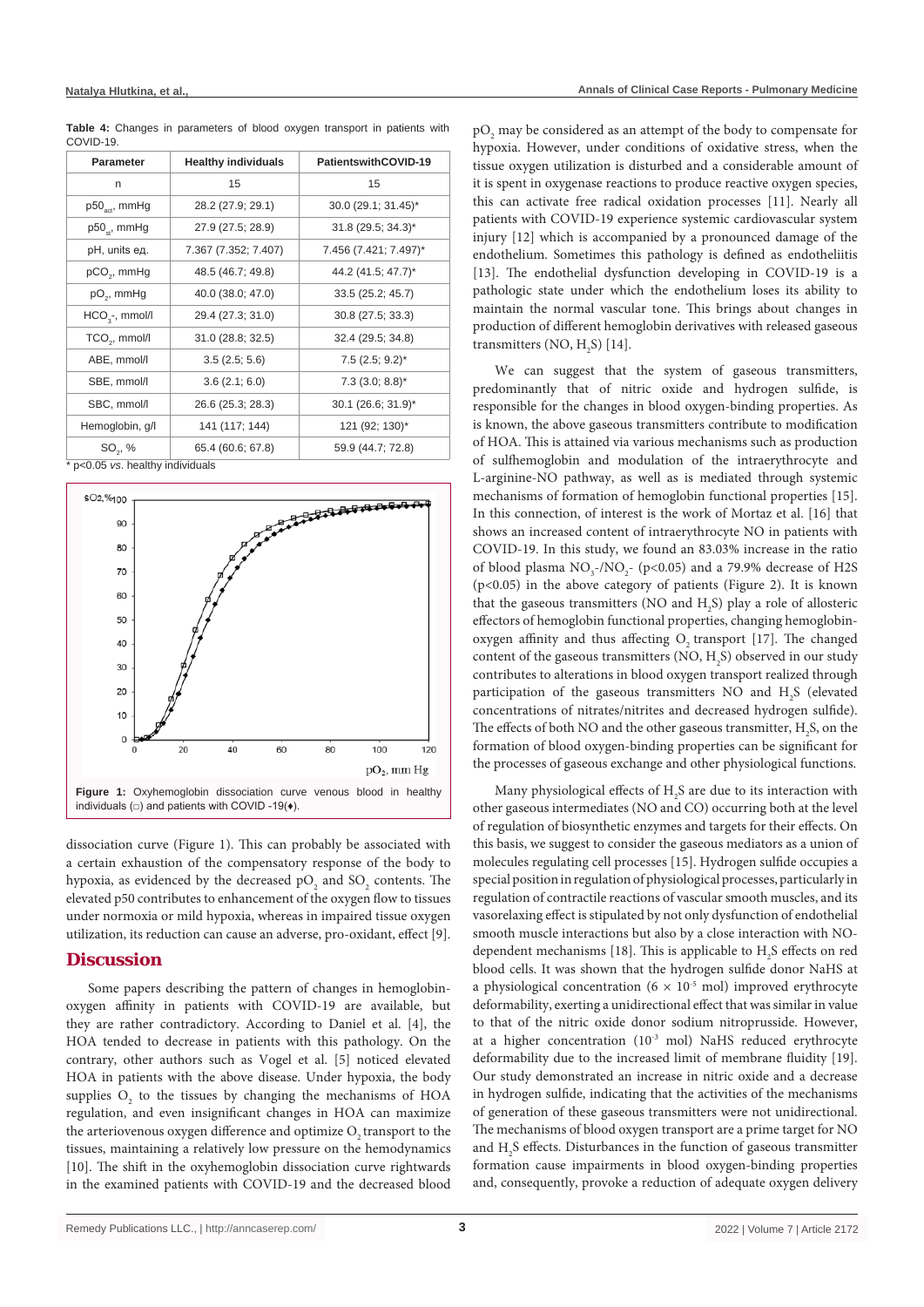

by a blood flow to meet tissue requirements, thus promoting the development of hypoxia.

### **Conclusion**

In conclusion, this study found that patients with COVID-19 demonstrated impairments in major parameters of blood oxygenation  $(pO<sub>2</sub>, SO<sub>2</sub>)$  and an increase in HOA. The changes found in hemoglobin oxygen-binding properties are related to the alterations in the state of the system of gaseous transmitters (nitric oxide and hydrogen sulfide), which is significant in the pathogenesis of hypoxia developing in this pathology.

# **Acknowledgement**

We are grateful to the staff of the Department of Pulmonology of the Grodno University Clinic for their help in this study.

### **Statement of Ethics**

The Ethics Committee of Grodno Medical University approved the study protocol, and all participants provided written informed consent before initiation of study measurements (Protocol No 1 of 26.01.2021). Procedures were conducted according to the principles of the Declaration of Helsinki.

#### **Funding**

This research was supported by Grodno State Medical University.

# **Author Contributions**

N.H. and V.Z. contributed to the design and implementation of the research. V.Z. and N.H. analyzed the data. V.Z. wrote the paper. All the authors gave the final approval of the version to be published and agree to be accountable for all aspects of the work.

# **References**

- 1. [Rathor R, Suryakumar G, Singh SN, Kumar B. Coronavirus Disease 2019](https://pubmed.ncbi.nlm.nih.gov/33639071/)  [\(COVID-19\): Research, clinical knowledge, and preventive measures. J](https://pubmed.ncbi.nlm.nih.gov/33639071/)  [Environ Pathol Toxicol Oncol. 2021;40\(1\):29-42.](https://pubmed.ncbi.nlm.nih.gov/33639071/)
- 2. [Adusumilli NC, Zhang D, Friedman JM, Friedman AJ. Harnessing](https://www.sciencedirect.com/science/article/pii/S1089860320301701)  [nitric oxide for preventing, limiting and treating the severe pulmonary](https://www.sciencedirect.com/science/article/pii/S1089860320301701)  [consequences of COVID-19. Nitric Oxide. 2020;103:4-8.](https://www.sciencedirect.com/science/article/pii/S1089860320301701)
- 3. [Srinivasan AJ, Morkane C, Martin DS, Welsby IJ. Should modulation](https://pubmed.ncbi.nlm.nih.gov/28402148/)

[of p50 be a therapeutic target in the critically ill? Expert Rev Hematol.](https://pubmed.ncbi.nlm.nih.gov/28402148/)  [2017;10\(5\):449-58.](https://pubmed.ncbi.nlm.nih.gov/28402148/)

- 4. [Daniel Y, Hunt BJ, Retter A, Henderson K, Wilson S, Sharpe CC, et al.](https://pubmed.ncbi.nlm.nih.gov/32453889/)  [Haemoglobin oxygen affinity in patients with severe COVID-19 infection.](https://pubmed.ncbi.nlm.nih.gov/32453889/)  [Br J Haematol. 2020;190\(3\):e126-7.](https://pubmed.ncbi.nlm.nih.gov/32453889/)
- 5. [Vogel DJ, Formenti F, Retter AJ, Vasques F, Camporota L. A left shift in the](https://pubmed.ncbi.nlm.nih.gov/33037620/)  [oxyhaemoglobin dissociation curve in patients with severe Coronavirus](https://pubmed.ncbi.nlm.nih.gov/33037620/)  [Disease 2019 \(COVID-19\). Br J Haematol. 2020;191\(3\):390-3.](https://pubmed.ncbi.nlm.nih.gov/33037620/)
- 6. [Severinghaus JW. Blood gas calculator. J Appl Physiol. 1966;21\(3\):1108-16.](https://journals.physiology.org/doi/abs/10.1152/jappl.1966.21.3.1108)
- 7. [Bryan NS, Grisham MB. Methods to detect nitric oxide and its metabolites](https://pubmed.ncbi.nlm.nih.gov/17664129/)  [in biological samples. Free Radic Biol Med. 2007;43\(5\):645-57.](https://pubmed.ncbi.nlm.nih.gov/17664129/)
- 8. [Norris EJ, Culberson CR, Narasimhan S, Clemens MG. The liver as central](https://pubmed.ncbi.nlm.nih.gov/21617578/)  [regulator of hydrogen sulfide. Shock. 2011;36\(3\):242-50.](https://pubmed.ncbi.nlm.nih.gov/21617578/)
- 9. [Zinchuk V. Effect of NO-synthase inhibition on hemoglobin-oxygen](https://pubmed.ncbi.nlm.nih.gov/10516542/)  [affinity and lipid peroxidation in rabbits during fever. Respiration.](https://pubmed.ncbi.nlm.nih.gov/10516542/)  [1999;66\(5\):448-54.](https://pubmed.ncbi.nlm.nih.gov/10516542/)
- 10. [Storz JF. Hemoglobin-oxygen affinity in high-altitude vertebrates: Is there](https://pubmed.ncbi.nlm.nih.gov/27802149/)  [evidence for an adaptive trend? J Exp Biol. 2016;219\(Pt 20\):3190-203.](https://pubmed.ncbi.nlm.nih.gov/27802149/)
- 11. [Zinchuk VV, Pronko TP, Lis MA. Blood oxygen transport and endothelial](https://pubmed.ncbi.nlm.nih.gov/15233834/)  [dysfunction in patients with arterial hypertension. Clin Physiol Funct](https://pubmed.ncbi.nlm.nih.gov/15233834/)  [Imaging. 2004;24\(4\):205-11.](https://pubmed.ncbi.nlm.nih.gov/15233834/)
- 12. [Ricciardolo FLM, Bertolini F, Carriero V, Högman M. Nitric oxide's](https://pubmed.ncbi.nlm.nih.gov/33080582/)  [physiologic effects and potential as a therapeutic agent against COVID-19.](https://pubmed.ncbi.nlm.nih.gov/33080582/)  [J Breath Res. 2020;15\(1\):014001.](https://pubmed.ncbi.nlm.nih.gov/33080582/)
- 13. [Maruhashi T, Higashi Y. Pathophysiological association of endothelial](https://pubmed.ncbi.nlm.nih.gov/34066226/)  [dysfunction with fatal outcome in COVID-19. Int J Mol Sci.](https://pubmed.ncbi.nlm.nih.gov/34066226/)  [2021;22\(10\):5131.](https://pubmed.ncbi.nlm.nih.gov/34066226/)
- 14. [Pronko TP, Zinchuk VV. Effect of nebivolol on blood oxygen transport](https://pubmed.ncbi.nlm.nih.gov/19170724/)  [indices and endothelial dysfunction in patients with arterial hypertension.](https://pubmed.ncbi.nlm.nih.gov/19170724/)  [Clin Physiol Funct Imaging. 2009;29\(3\):170-76.](https://pubmed.ncbi.nlm.nih.gov/19170724/)
- 15. [Zinchuk V, Zhadko D. Association of endothelial nitric oxide synthase](https://pubmed.ncbi.nlm.nih.gov/30641122/)  [gene G894T polymorphism with blood oxygen transport. Nitric Oxide.](https://pubmed.ncbi.nlm.nih.gov/30641122/)  [2019;84:45-9.](https://pubmed.ncbi.nlm.nih.gov/30641122/)
- 16. [Mortaz E, Malkmohammad M, Jamaati H, Naghan PA, Hashemian SM,](https://pubmed.ncbi.nlm.nih.gov/33066765/)  [Tabarsi P, et al. Silent hypoxia: Higher NO in red blood cells of COVID-19](https://pubmed.ncbi.nlm.nih.gov/33066765/)  [patients. BMC Pulm Med. 2020;20\(1\):269.](https://pubmed.ncbi.nlm.nih.gov/33066765/)
- 17. Kolluru GK, Prasai PK, Kaskas AM, Letchuman V, Pattillo CB. Oxygen tension, H2S, and NO bioavailability: Is there an interaction? J Appl